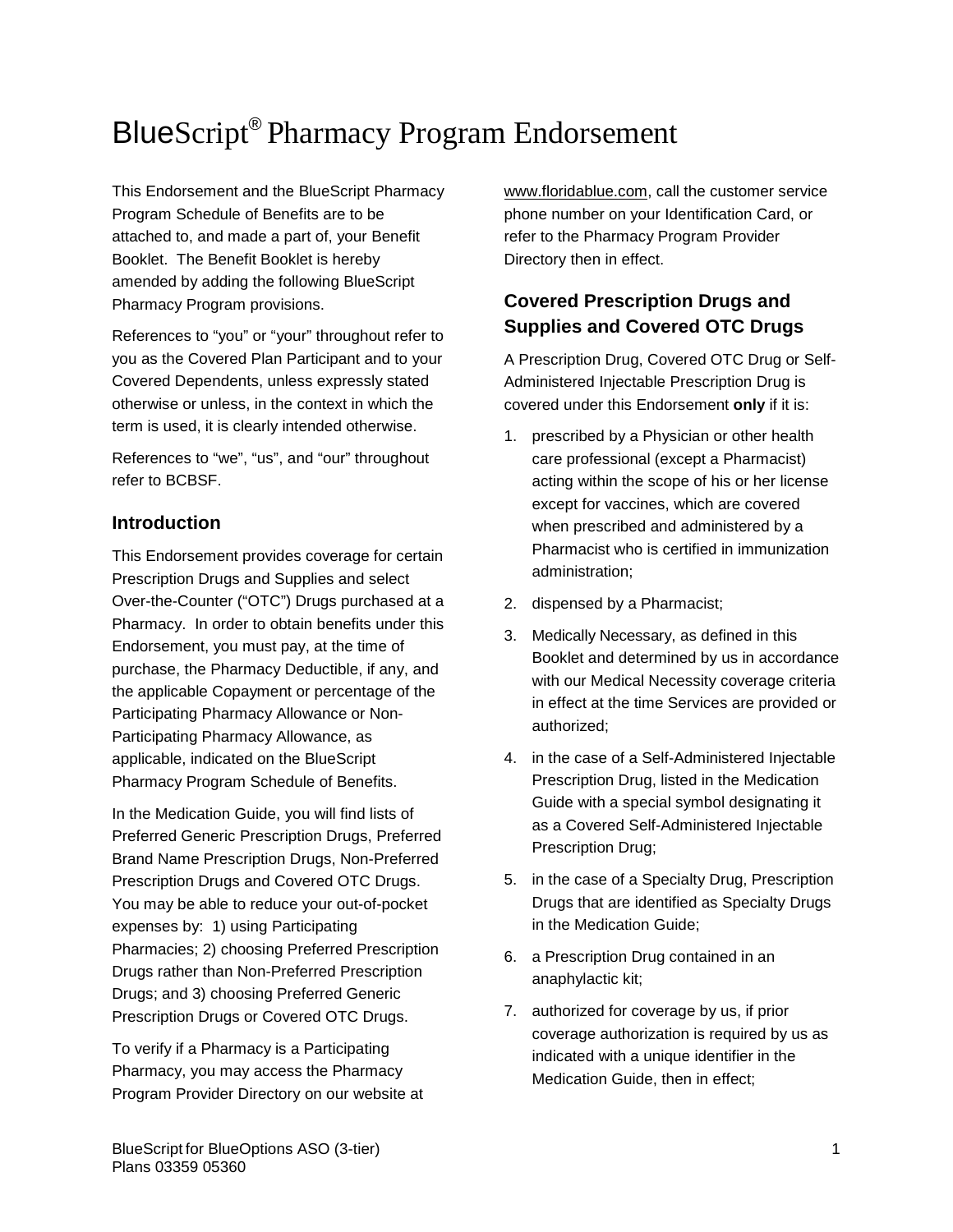- 8. not specifically or generally limited or excluded herein or by the Benefit Booklet;
- 9. approved by the FDA and assigned a National Drug Code; except for New Prescription Drugs;
- 10. reviewed by our Pharmacy and Therapeutics Committee; and
- 11. within the Coverage and Benefit Guidelines for Covered Prescription Drugs and Supplies and Covered OTC Drugs category listed in this Endorsement.

A Supply is covered under this Endorsement **only** if it is:

- 1. a Covered Prescription Supply;
- 2. prescribed by a Physician or other health care professional (except a Pharmacist) acting within the scope of his or her license;
- 3. Medically Necessary; and
- 4. not specifically or generally limited or excluded herein or by the Benefit Booklet.

# **Coverage and Benefit Guidelines for Covered Prescription Drugs and Supplies and Covered OTC Drugs**

The benefit guidelines set forth below, may be applied to coverage under this Endorsement, as well as any other applicable payment rules specific to particular Covered Services listed in the Benefit Booklet.

## **Contraceptive Coverage**

Prescription diaphragms, oral contraceptives and contraceptive patches will be covered under this Endorsement unless indicated as not covered on the BlueScript Pharmacy Program Schedule of Benefits and subject to the limitations and exclusions listed in this Endorsement.

The following are covered at no cost to the Insured when prescribed by a Physician or other health care professional (except a Pharmacist) acting within the scope of his or her license and purchased at a Participating Pharmacy:

1. Generic Prescription oral contraceptives indicated as covered in the Medication Guide;

Exceptions may be considered for Brand Name and/or Non-Preferred oral contraceptive Prescription Drugs when designated Generic Prescription Drugs in the Medication Guide are not appropriate for the Insured because of a documented allergy, ineffectiveness or side effects. In order for an exception to be considered, BCBSF must receive an "Exception Request Form" from the Insured's Physician.

The Insured can obtain an Exception Request Form on BCBSF's website at www.floridablue.com, or the Insured may call the customer service phone number on the Insured's Identification Card and one will be mailed to the Insured upon request.

- 2. Diaphragms indicated as covered in the Medication Guide; and
- 3. Emergency contraceptives indicated as covered in the Medication Guide.

#### Exclusion:

Contraceptive injectable Prescription Drugs, and implants (e.g., Norplant, IUD, etc.) inserted for any purpose are excluded from coverage under this Endorsement.

## **Covered Over-the-Counter (OTC) Drugs**

Select OTC Drugs, listed in the Medication Guide, may be covered when you obtain a Prescription for the OTC Drug from your Physician. In order for there to be coverage under this Endorsement for OTC Drugs, you must pay, at the time of purchase, the Pharmacy Deductible, if any, and the Preferred Generic Prescription Drug Copayment or percentage of the Participating Pharmacy Allowance or the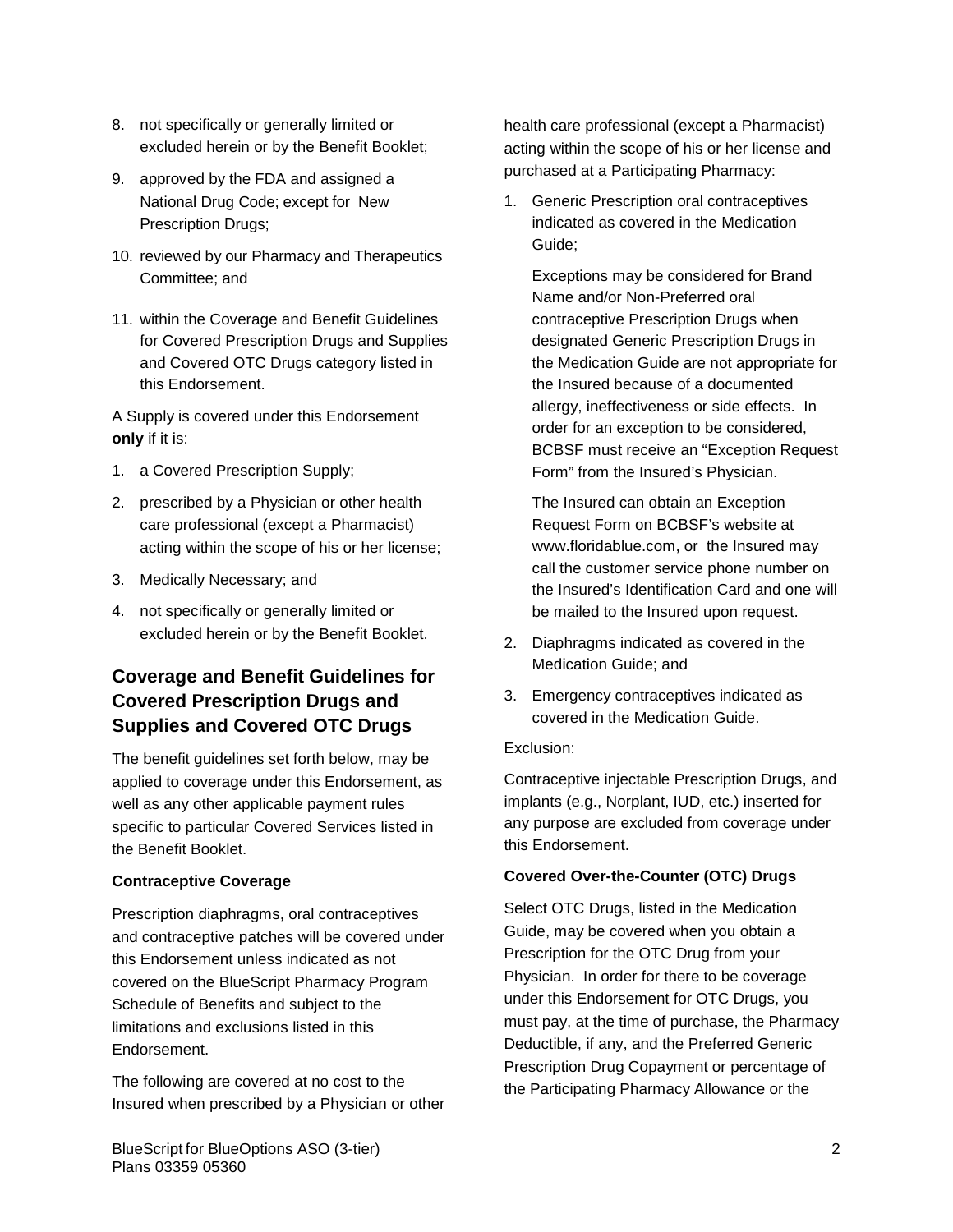Non-Participating Pharmacy Allowance, as applicable, indicated on the BlueScript Pharmacy Program Schedule of Benefits. Only those OTC Drugs listed in the Medication Guide are covered.

A list of Covered OTC Drugs is published in the most current Medication Guide and can be viewed on our website at www.floridablue.com, or you may call the customer service phone number on your Identification Card and one will be mailed to you upon request.

#### **Diabetic Coverage**

All Covered Prescription Drugs and Supplies used in the treatment of diabetes are covered subject to the limitations and exclusions listed in this Endorsement.

Insulin is **only** covered if prescribed by a Physician or other health care professional (except a Pharmacist) acting within the scope of his or her license. Syringes and needles for injecting insulin are covered only when prescribed in conjunction with insulin.

The following Supplies and equipment used in the treatment of diabetes are covered under this Endorsement: blood glucose testing strips and tablets, lancets, blood glucose meters, and acetone test tablets and syringes and needles.

#### Exclusion:

All Supplies used in the treatment of diabetes except those that are Covered Prescription Supplies are excluded from coverage under this Endorsement.

#### **Mineral Supplements, Fluoride or Vitamins**

The following Drugs are covered **only** when state or federal law requires a Prescription and when prescribed by a Physician or other health care professional (except a Pharmacist) acting within the scope of his or her license:

- 1. prenatal vitamins;
- 2. oral single-product fluoride (non-vitamin supplementation);
- 3. sustained release niacin;
- 4. folic acid;
- 5. oral hematinic agents;
- 6. dihydrotachysterol; or
- 7. calcitriol.

### Exclusion:

Prescription vitamin or mineral supplements not listed above, non-prescription mineral supplements and non-prescription vitamins are excluded from coverage.

#### **Preventive Medications**

Certain medications may be available at no Cost Share when purchased from a Participating Pharmacy if they are considered a Preventive Service as outlined in the WHAT IS COVERED? section of the Benefit Booklet . Please see the Medication Guide for a list of these medications.

#### **Specialty Pharmacy: Split Fill Option**

Some types of medication may be difficult to tolerate for patients who are new to certain forms of treatment, such as oral oncology medication. To reduce waste and help avoid cost for medications that will go unused, the Specialty Pharmacy may split the first fill for certain medications identified in the Medication Guide. The applicable Cost Share would also be split between the two fills.

#### **Oral Chemotherapy Drugs**

Your Cost Share for oral Prescription Drugs used to kill or slow the growth of cancerous cells (chemotherapy), as consistent with nationally accepted standards, shall not exceed the cost share for Intravenous (IV) Chemotherapy Infusions when provided from an In-Network Provider.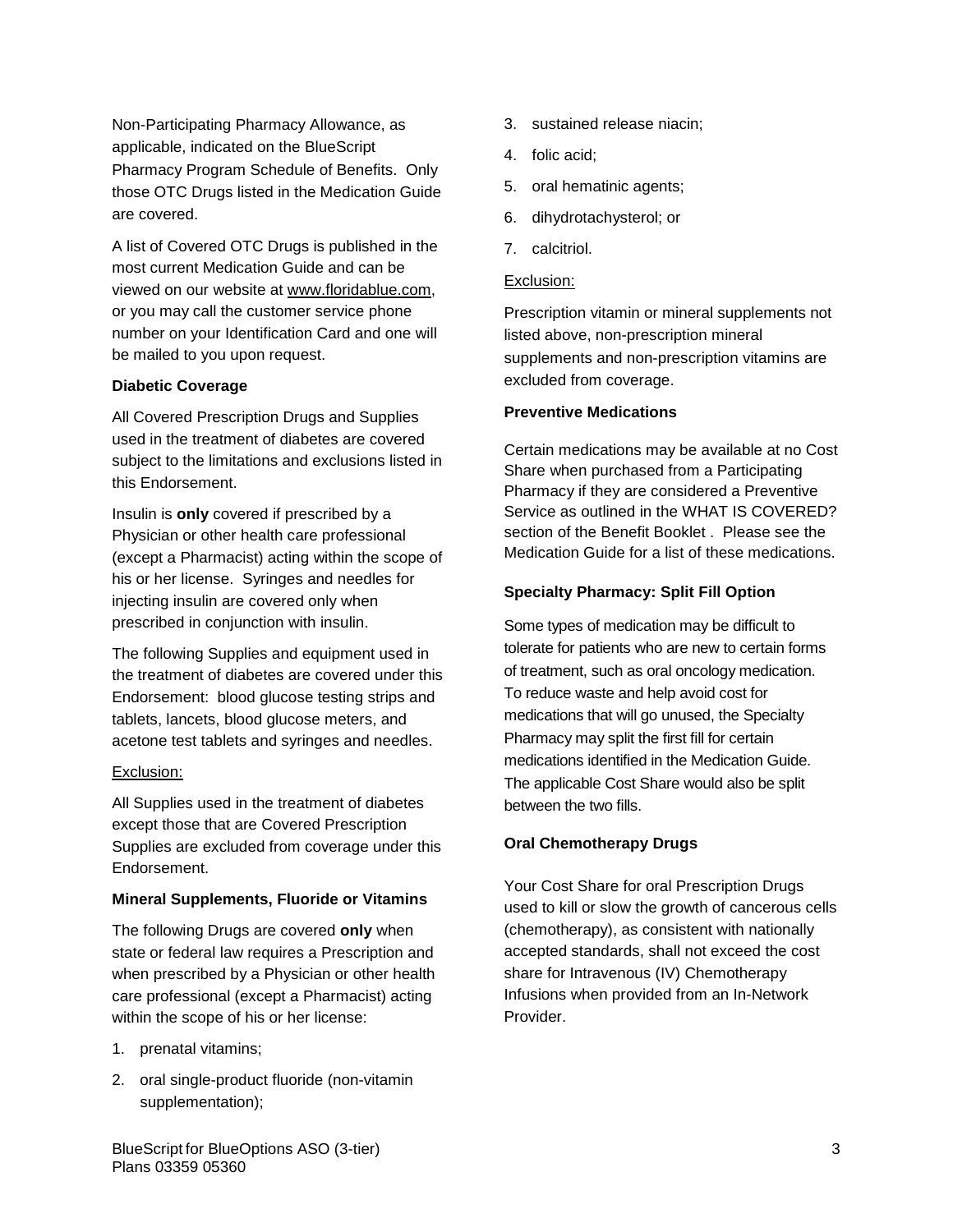# **Limitations and Exclusions**

# **Limitations**

Coverage and benefits for Covered Prescription Drugs and Supplies and Covered OTC Drugs are subject to the following limitations in addition to all other provisions and exclusions of your Benefit Booklet:

- 1. This Endorsement does not cover more than the Maximum supply, as set forth in the BlueScript Pharmacy Program Schedule of Benefits, per Prescription for Covered Prescription Drugs and Supplies or Covered OTC Drugs.
- 2. Prescription refills beyond the time limit specified by state and/or federal law are not covered.
- 3. Certain Covered Prescription Drugs and Supplies and Covered OTC Drugs require prior coverage authorization in order to be covered.
- 4. Specialty Drugs (self-administered and Provider-administered), as designated in the Medication Guide, are not covered when purchased through the Mail Order Pharmacy.
- 5. Retinoids (e.g., Retin-A) and their generic or therapeutic equivalents are excluded after age 26.
- 6. We reserve the right to cover the Biosimilar Prescription Drug as an alternative to coverage of the referenced Brand Name Prescription Drug

## **Exclusions**

Expenses for the following are excluded:

1. Prescription Drugs and OTC Drugs that are covered and payable under a specific subsection of the "What Is Covered?" section of your Benefit Booklet, which this Endorsement amends (e.g., Prescription

Drugs which are dispensed and billed by a Hospital).

- 2. Except as covered in the Covered Prescription Drugs and Supplies and Covered OTC Drugs subsection, any Prescription Drug obtained from a Pharmacy which is dispensed for administration by intravenous infusion or injection, regardless of the setting in which such Prescription Drug is administered or type of Provider administering such Prescription Drug.
- 3. Any Drug or Supply which can be purchased over-the-counter without a Prescription, even though a written Prescription is provided (e.g., Drugs which do not require a Prescription) except for emergency contraceptives, insulin and Covered OTC Drugs listed in the Medication Guide.
- 4. All Supplies other than Covered Prescription Supplies.
- 5. Any Drugs or Supplies dispensed prior to the Effective Date or after the termination date of coverage for this Endorsement.
- 6. Therapeutic devices, appliances, medical or other Supplies and equipment (e.g., air and water purifiers, support garments, creams, gels, oils, and waxes); regardless of the intended use (except for Covered Prescription Supplies).
- 7. Prescription Drugs and Supplies and OTC Drugs that are:
	- a. in excess of the limitations specified in this Endorsement or on the BlueScript Pharmacy Program Schedule of Benefits;
	- b. furnished to you without cost;
	- c. Experimental or Investigational;
	- d. indicated or used for the treatment of infertility;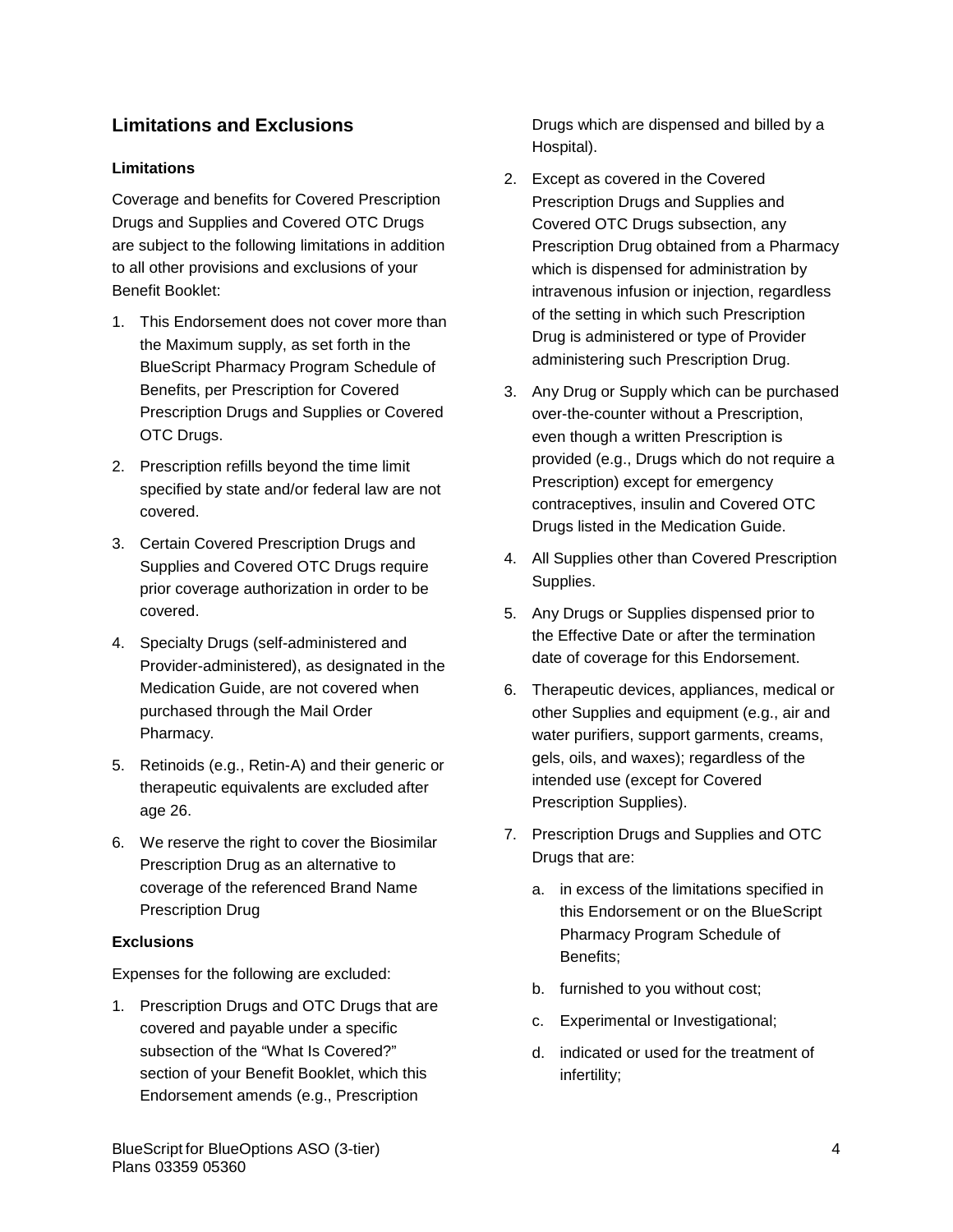- e. used for cosmetic purposes including but not limited to Minoxidil, Rogaine, Renova;
- f. prescribed by a Pharmacist;
- g. used for smoking cessation, except as indicated as covered under the Preventive Health Services category of the WHAT IS COVERED? section in the Booklet or on the BlueScript Pharmacy Program Schedule of Benefits;
- h. listed in the Homeopathic Pharmacopoeia;
- i. not Medically Necessary;
- j. indicated or used for sexual dysfunction (e.g., Cialis, Levitra, Viagra, Caverject). The exception described in exclusion number 11 does not apply to sexual dysfunction Drugs excluded under this paragraph;
- k. purchased from any source (including a pharmacy) outside of the United States;
- l. prescribed by any health care professional not licensed in any state or territory (e.g., Puerto Rico, U.S. Virgin Islands or Guam) of the United States of America;
- m. OTC Drugs not listed in the Medication Guide; and
- n. Self-Administered Injectable Prescription Drugs used to increase height or bone growth (e.g., growth hormone) except for Conditions of growth hormone deficiency documented with two abnormally low stimulation tests of less than 10 ng/ml and one abnormally low growth hormone dependent peptide or for Conditions of growth hormone deficiency associated with loss of pituitary function due to trauma, surgery, tumors, radiation or

disease, or for state mandated use as in patients with AIDS.

Continuation of growth hormone therapy will not be covered except for Conditions associated with significant growth hormone deficiency when there is evidence of continued responsiveness to treatment. Treatment is considered responsive in children less than 21 years of age, when the growth hormone dependant peptide (IGF-1) is in the normal range for age and Tanner development stage; the growth velocity is at least 2 cm per year, and studies demonstrate open epiphyses. Treatment is considered responsive in both adolescents with closed epiphyses and for adults, who continue to evidence growth hormone deficiency and the IGF-1 remains in the normal range for age

8. Mineral supplements, fluoride or vitamins except for those items listed in the Coverage and Benefit Guidelines for Covered Prescription Drugs and Supplies and Covered OTC Drugs subsection.

and gender.

- 9. Any appetite suppressant, Prescription Drug and/or OTC Drug indicated, or used, for purposes of weight reduction or control.
- 10. Immunization agents, biological sera, blood and blood plasma, except as listed in the Covered Drugs and Supplies subsection.
- 11. Drugs prescribed for uses other than the FDA-approved label indications. This exclusion does not apply to any Drug that has been proven safe, effective and accepted for the treatment of the specific medical Condition for which the Drug has been prescribed, as evidenced by the results of good quality controlled clinical studies published in at least two or more peer reviewed full length articles in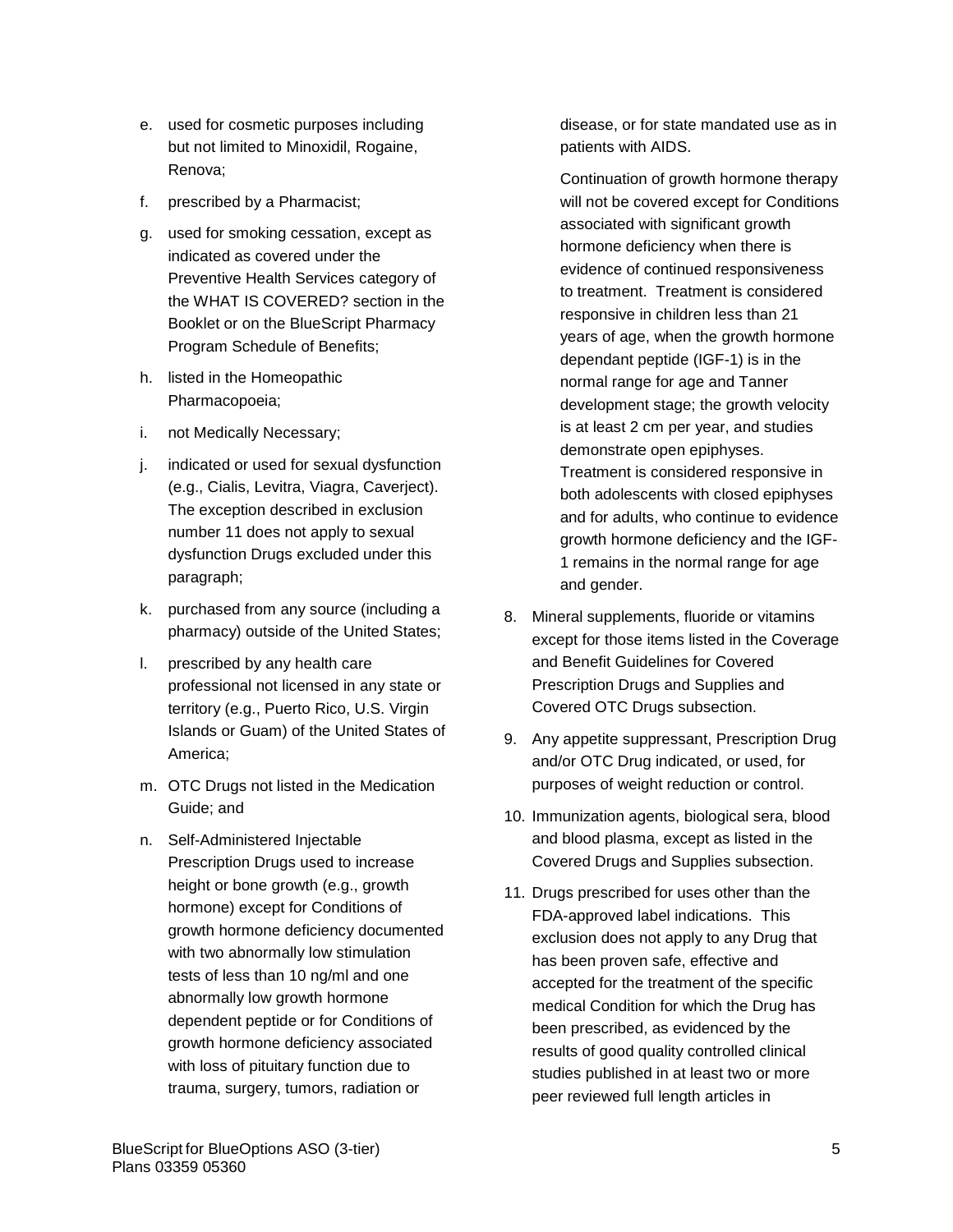respected national professional medical journals. This exclusion also does not apply to any Drug prescribed for the treatment of cancer that has been approved by the FDA for at least one indication, provided the Drug is recognized for treatment of cancer in a Standard Reference Compendium or recommended for such treatment in Medical Literature. Drugs prescribed for the treatment of cancer that have not been approved for any indication are also excluded.

- 12. Drugs that have not been approved by the FDA as required by federal law for distribution or delivery into interstate commerce.
- 13. Drugs that do not have a valid National Drug Code.
- 14. Drugs that are compounded except those that have at least one active ingredient that is an FDA-approved Prescription Drug with a valid National Drug Code.
- 15. Any Drug prescribed in excess of the manufacturer's recommended specifications for dosages, frequency of use, or duration of administration as set forth in the manufacturer's insert for such Drug. This exclusion does not apply if:
	- a. the dosages, frequency of use, or duration of administration of a Drug has been shown to be safe and effective as evidenced in published peer-reviewed medical or pharmacy literature;
	- b. the dosages, frequency of use, or duration of administration of a Drug is part of an established nationally recognized therapeutic clinical guideline such as those published in the United States by: 1) American Medical Association; 2) National Heart Lung and Blood Institute; 3) American Cancer Society; 4) American Heart Association;

5) National Institutes of Health; 6) American Gastroenterological Association; 7) Agency for Health Care Policy and Research; or

- c. BCBSF or City of Gainesville, in our sole discretion, waive this exclusion with respect to a particular Drug or therapeutic classes of Drugs.
- 16. Any Drug prescribed in excess of the dosages, frequency of use, or duration of administration shown to be safe and effective for such Drug as evidenced in published peer-reviewed medical or pharmacy literature or nationally recognized therapeutic clinical guidelines such as those published in the United States by:
	- a. American Medical Association;
	- b. National Heart Lung and Blood Institute;
	- c. American Cancer Society;
	- d. American Heart Association;
	- e. National Institutes of Health;
	- f. American Gastroenterological Association; or
	- g. Agency for Health Care Policy and Research;

unless, BCBSF or City of Gainesville, in our sole discretion, decide to waive this exclusion with respect to a particular Drug or therapeutic classes of Drugs.

- 17. Any amount you are required to pay under this Endorsement as indicated on the BlueScript Pharmacy Program Schedule of Benefits.
- 18. Any benefit penalty reductions or any charges in excess of the Participating Pharmacy Allowance or Non-Participating Pharmacy Allowance.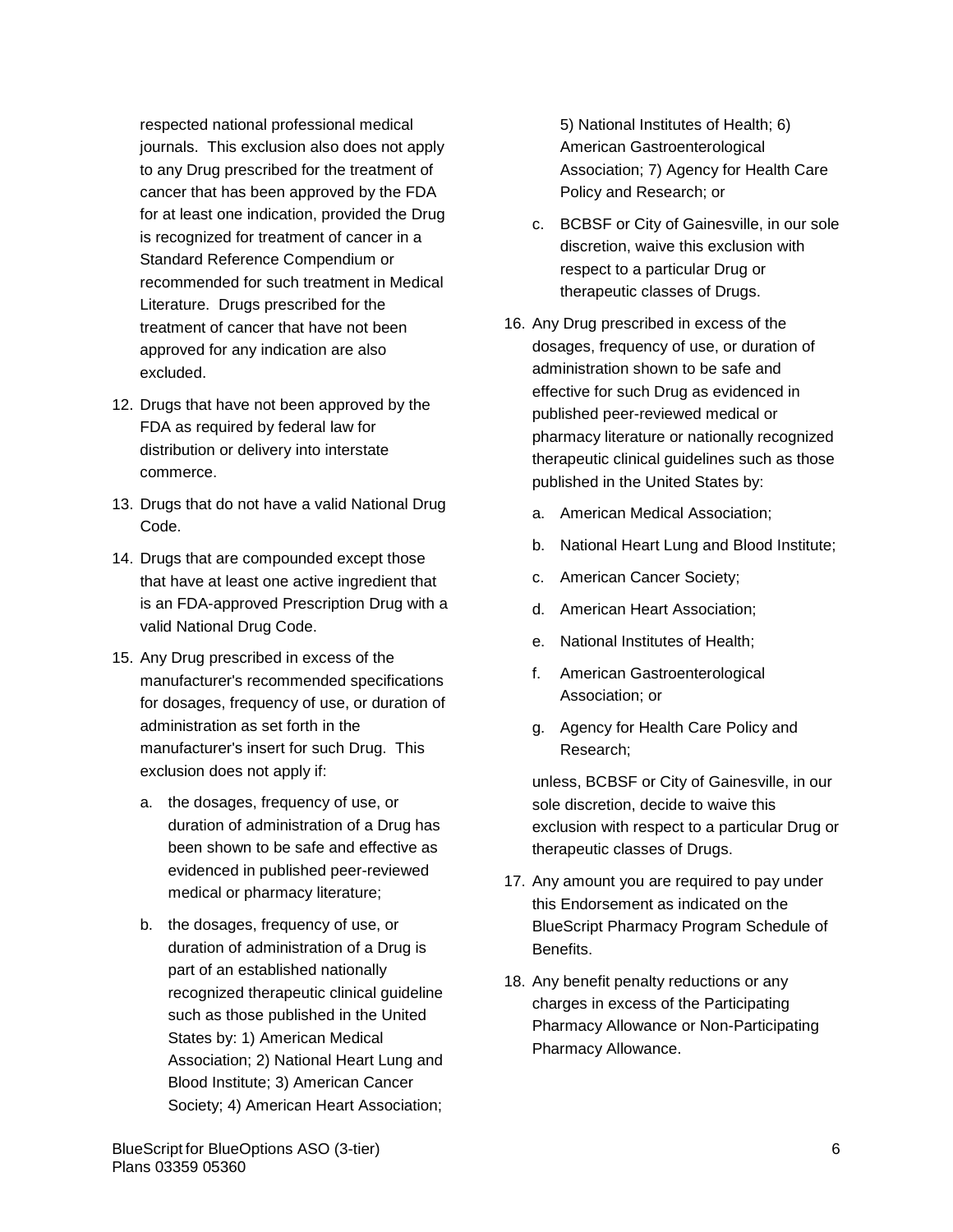- 19. Drugs or Supplies you prescribe to yourself or prescribed by any person related to you by blood or marriage.
- 20. Any OTC Drug that is not listed in the Medication Guide as a Covered OTC Drug.
- 21. Food or medical food products, whether prescribed or not.
- 22. New Prescription Drugs.
- 23. We reserve the right not to apply manufacturer or provider cost share assistance program payments (e.g., manufacturer cost share assistance, manufacturer discount plans, and/or manufacturer coupons) to the Deductible or Out-of-Pocket maximums.

# **Payment Rules**

Under this Endorsement, the amount you must pay for Covered Prescription Drugs and Supplies or Covered OTC Drugs may vary depending on:

- 1. the participation status of the Pharmacy where purchased (i.e., Participating Pharmacy versus Non-Participating Pharmacy);
- 2. the terms of our agreement with the Pharmacy selected;
- 3. whether you have satisfied the Pharmacy Deductible, if any, and the amount of Copayment or percentage of the Participating Pharmacy Allowance or Non-Participating Pharmacy Allowance set forth in the BlueScript Pharmacy Program Schedule of Benefits;
- 4. whether the Prescription Drug is a Generic Prescription Drug or a Brand Name Prescription Drug or Covered OTC Drug;
- 5. whether the Prescription Drug is on the Preferred Medication List;
- 6. whether the Prescription Drug is purchased from the Mail Order Pharmacy; and
- 7. whether the OTC Drug is designated in the Medication Guide as a Covered OTC Drug.

A Brand Name Prescription Drug included on the Preferred Medication List then in effect will be reclassified as a Non-Preferred Prescription Drug on the date the FDA approves a bioequivalent Generic Prescription Drug. Non-Preferred Prescription Drugs are subject to a higher Cost Share amount, as set forth in the BlueScript Pharmacy Program Schedule of Benefits.

We reserve the right to add, remove or reclassify any Prescription Drug in the Medication Guide at any time.

# **Pharmacy Alternatives**

For purposes of this Endorsement, there are two types of Pharmacies: Participating Pharmacies and Non-Participating Pharmacies.

## **Participating Pharmacies**

Participating Pharmacies are Pharmacies participating in our BlueScript Pharmacy Program, or a National Network Pharmacy belonging to our Pharmacy Benefit Manager, at the time you purchase Covered Prescription Drugs and Supplies and/or Covered OTC Drugs. Participating Pharmacies have agreed not to charge, or collect from you, for each Covered Prescription Drug, Covered Prescription Supply and/or Covered OTC Drug, more than the amount set forth in the BlueScript Pharmacy Program Schedule of Benefits.

With BlueScript, there are four types of Participating Pharmacies:

- 1. Pharmacies in Florida that have signed a BlueScript Participating Pharmacy Provider Agreement with us;
- 2. National Network Pharmacies;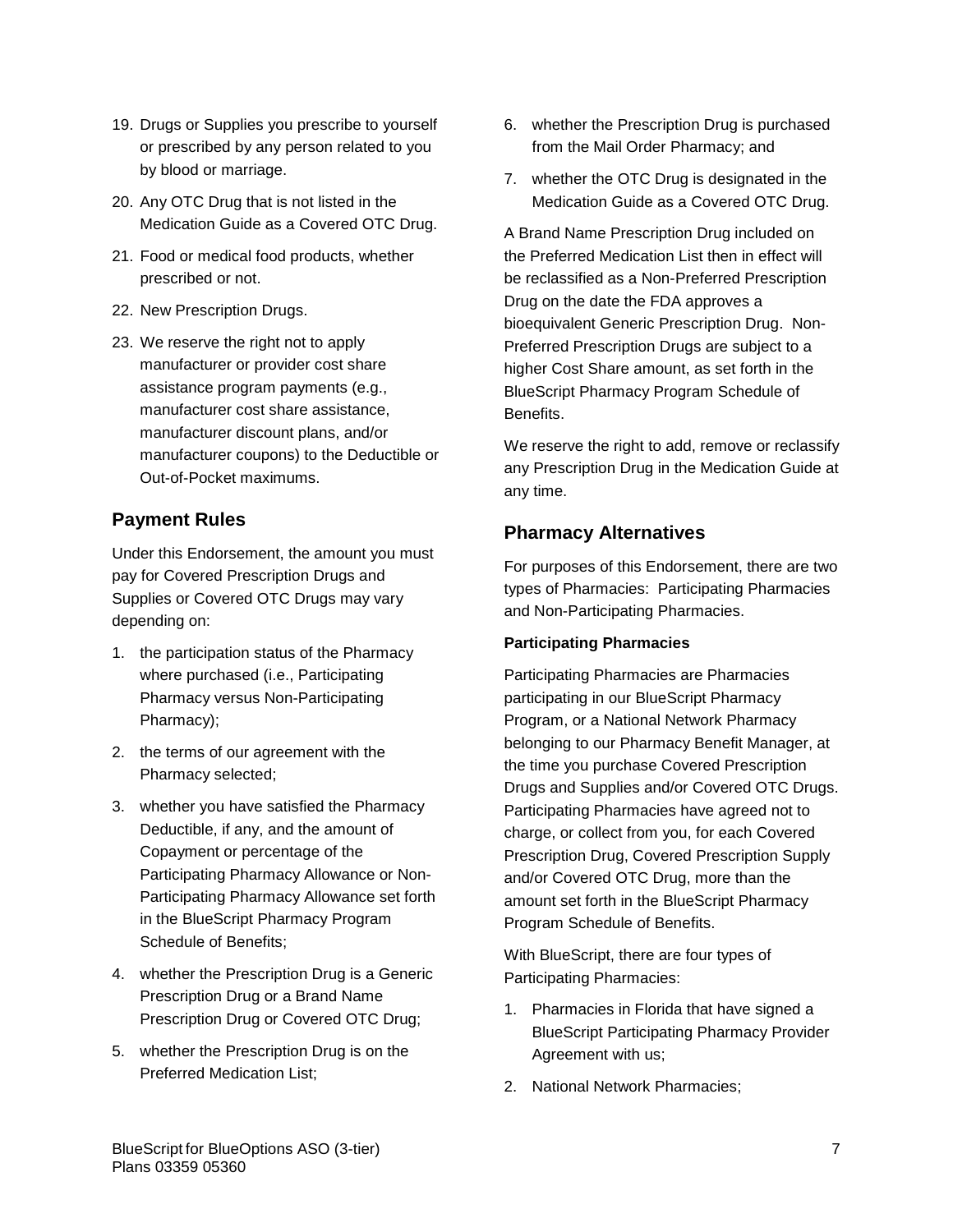- 3. Specialty Pharmacies; and
- 4. the Mail Order Pharmacy.

To verify if a Pharmacy is a Participating Pharmacy, you may access the Pharmacy Program Provider Directory on our website at [www.floridablue.com,](http://www.bcbsfl.com/) call the customer service phone number included in your Benefit Booklet or on your Identification Card, or refer to the Pharmacy Program Provider Directory then in effect.

Prior to purchase, you must present your BCBSF Identification Card to the Participating Pharmacy. The Participating Pharmacy must be able to verify that you are, in fact, covered under this Endorsement.

When charges for Covered Prescription Drugs and Supplies or Covered OTC Drugs by a Participating Pharmacy are less than the required Copayment, the amount you will pay depends on the agreement then in effect between the Pharmacy and us and will be one of the following:

- 1. The usual and customary charge of such Pharmacy as if it were not a Participating Pharmacy;
- 2. The charge under the Pharmacy's agreement with us; or
- 3. The Copayment if less than the usual and customary charge of such Pharmacy.

## **Specialty Pharmacy**

Certain medications, such as injectable, oral, inhaled and infused therapies used to treat complex medical Conditions are typically more difficult to maintain, administer and monitor when compared to traditional Drugs. Specialty Drugs may require frequent dosage adjustments, special storage and handling and may not be readily available at local pharmacies or routinely stocked by Physicians' offices,

mostly due to the high cost and complex handling they require.

Using a Specialty Pharmacy to provide these Specialty Drugs should lower the amount you have to pay for these medications, while helping to preserve your benefits.

The Specialty Pharmacies designated, solely by us, are the only "In-Network" suppliers for Specialty Drugs. With BlueScript, you may choose to obtain Specialty Drugs from any Pharmacy; however any Pharmacy not designated by us as a Specialty Pharmacy is considered Out-of-Network for payment purposes, even if such Pharmacy is a Participating Pharmacy for other Covered Prescription Drugs under this BlueScript Pharmacy Program.

For additional details on how to obtain Covered Prescription Specialty Drugs from a Specialty Pharmacy, refer to the Medication Guide.

### **Mail Order Pharmacy**

For details on how to obtain Covered Prescription Drugs and Supplies and OTC Drugs from the Mail Order Pharmacy, refer to the Medication Guide or the Mail Order Pharmacy Brochure.

**Note:** Specialty Drugs are not available through the Mail Order Pharmacy.

## **Non-Participating Pharmacies**

A Non-Participating Pharmacy is a Pharmacy that has not agreed to participate in our BlueScript Participating Pharmacy Program and is not a National Network Pharmacy, Specialty Pharmacy or the Mail Order Pharmacy.

Payment to you for Covered Prescription Drugs and Supplies and Covered OTC Drugs is based upon our Non-Participating Pharmacy Allowance. Non-Participating Pharmacies have **not** agreed to accept our Participating Pharmacy Allowance or our Pharmacy Benefit Manager's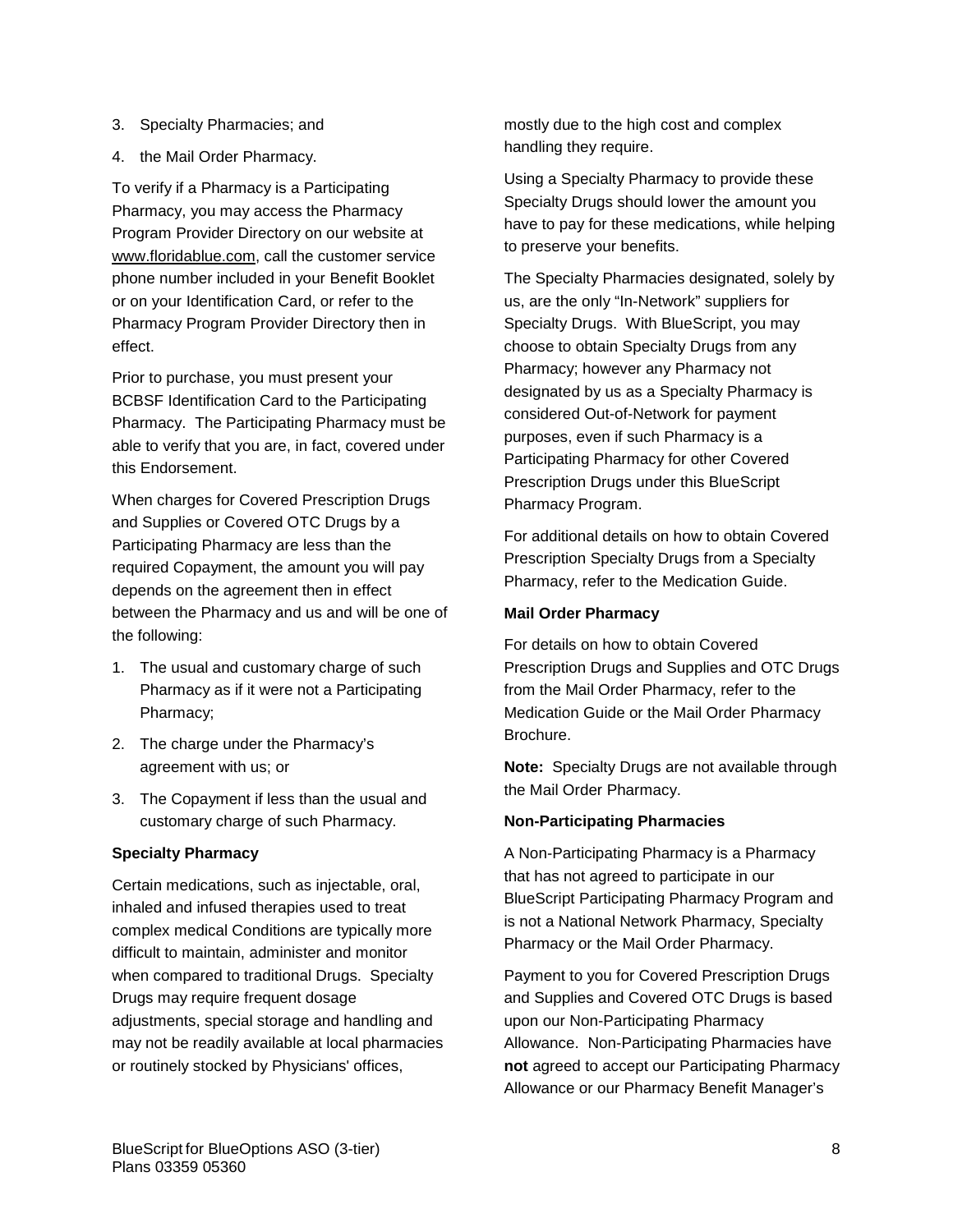Participating Pharmacy Allowance as payment in full less any applicable Cost Share amounts due from you.

You may be responsible for paying the full cost of the Covered Prescription Drugs and Supplies and Covered OTC Drugs at the time of purchase and must submit a claim to us for reimbursement. Our reimbursement for Covered Prescription Drugs and Supplies and Covered OTC Drugs will be based on the Non-Participating Pharmacy Allowance less the Pharmacy Deductible, if any, and the Copayment or percentage of the Non-Participating Pharmacy Allowance set forth in the "Non-Participating Pharmacy" Cost Share column in the BlueScript Pharmacy Program Schedule of Benefits.

In order to be reimbursed for Covered Prescription Drugs and Supplies and Covered OTC Drugs purchased at a Non-Participating Pharmacy, you must obtain an itemized paid receipt and submit it with a properly completed claim form (with any required documentation) to:

Blue Cross and Blue Shield of Florida, Inc. Attention: Prescription Drug Program P. O. Box 1798 Jacksonville, Florida 32231

# **Pharmacy Utilization Review Programs**

Our pharmacy utilization review programs are intended to encourage the responsible use of Prescription Drugs and Supplies and OTC Drugs.

We may, at our sole discretion, require that Prescriptions for select Prescription Drugs and Supplies or OTC Drugs be reviewed under our pharmacy utilization review programs, then in effect, in order for there to be coverage for them. Under these programs there may be limitations or conditions on coverage for select Prescription Drugs and Supplies and OTC Drugs, depending

on the quantity, frequency or type of Prescription Drug, Supply or OTC Drug Prescribed.

**Note**: If coverage is not available, or is limited, this does not mean that you cannot obtain the Prescription Drug, Supply or OTC Drug from the Pharmacy. It only means that we will not cover or pay for the Prescription Drug, Supply or OTC Drug. You are always free to purchase the Prescription Drug, Supply or OTC Drug at your sole expense.

Our pharmacy utilization review programs include the following:

#### **Responsible Steps**

Under this program, we may exclude from coverage certain Prescription Drugs and OTC Drugs unless you have first tried designated Drug(s) identified in the Medication Guide in the order indicated. In order for there to be coverage for such Prescription Drugs and OTC Drugs prescribed by your Physician, we must receive written documentation from you and your Physician that the designated Drugs in the Medication Guide are not appropriate for you because of a documented allergy, ineffectiveness or side effects.

Prior to filling your Prescription, your Physician may, but is not required to, contact us to request coverage for a Prescription Drug or OTC Drug subject to the Responsible Steps program by following the procedures for prior coverage authorization outlined in the Medication Guide.

## **Dose Optimization Program**

Under this program, we may exclude from coverage any Prescription Drug or OTC Drug prescribed in excess of the Maximum specified in the Medication Guide.

## **Prior Coverage Authorization Program**

You are required to obtain prior coverage authorization from us in order for certain Prescription Drugs and Supplies and OTC Drugs to be covered. **Failure to obtain authorization**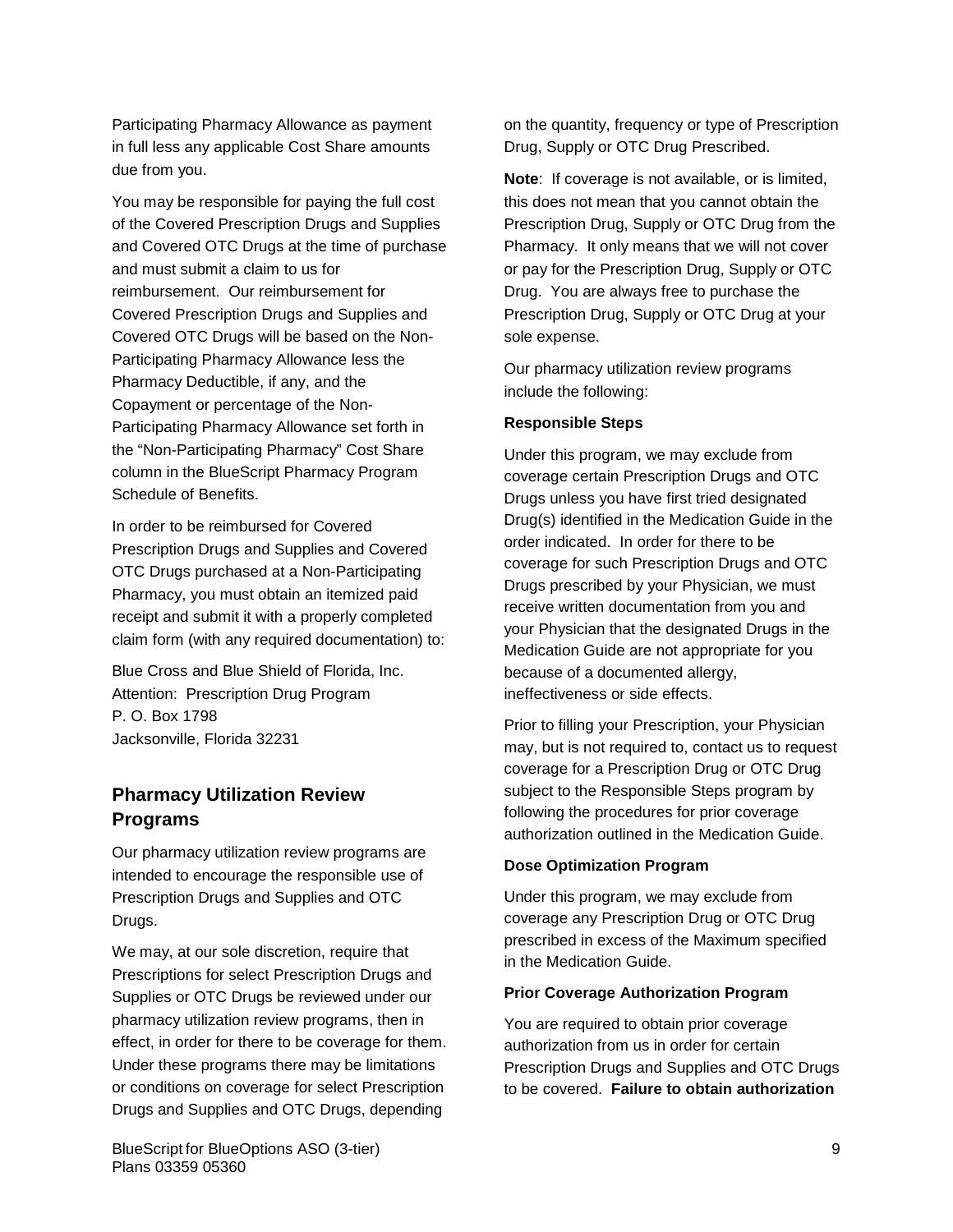**will result in denial of coverage.** Prescription Drugs and Supplies and OTC Drugs requiring prior coverage authorization are designated in the Medication Guide.

For additional details on how to obtain prior coverage authorization refer to the Medication Guide.

Information on our pharmacy utilization review programs is published in the Medication Guide at www.floridablue.com, or you may call the customer service phone number on your Identification Card. Your Pharmacist may also advise you if a Prescription Drug requires prior coverage authorization.

# **Ultimate Responsibility for Medical Decisions**

The pharmacy utilization review programs have been established solely to determine whether coverage or benefits for Prescription Drugs, Supplies and OTC Drugs will be provided under the applicable terms of the Benefit Booklet. Ultimately, the final decision concerning whether a Prescription Drug, Supply or OTC Drug should be prescribed must be made by you and the prescribing Physician. Decisions made by us in authorizing coverage are made only to determine whether coverage or benefits are available under the Benefit Booklet and not for the purpose of providing or recommending care or treatment. We reserve the right to modify or terminate these programs at any time.

Any and all decisions that require or pertain to independent professional medical judgment or training, or the need for a Prescription Drug, Supply or OTC Drug, must be made solely by you and your treating Physician in accordance with the patient/Physician relationship. It is possible that you or your treating Physician may conclude that a particular Prescription Drug, Supply or OTC Drug is needed, appropriate, or desirable, even though such Prescription Drug, Supply or OTC Drug may not be authorized for

coverage by us. In such cases, it is your right and responsibility to decide whether the Prescription Drug, Supply or OTC Drug should be purchased even if we have indicated that coverage and payment will not be made for such Prescription Drug, Supply or OTC Drug.

# **Definitions**

Certain important terms applicable to this Endorsement are set forth below. For additional applicable definitions, please refer to the definitions in the Benefit Booklet that this Endorsement amends.

**Average Wholesale Price ("AWP")** means the average wholesale price of a Prescription Drug at the time a claim is processed as established by BCBSF based upon its utilization of a national drug database as determined by BCBSF, provided that any such national drug database must be accepted in the industry as a provider of average wholesale price, or similar pricing, data on a national scale.

**Biosimilar Prescription Drug** is a biological product that is approved by the FDA because it is highly similar to an already FDA-approved biological product (know as a reference product). A Biosimilar Prescription Drug has no clinically meaningful difference in terms of safety and effectiveness from the reference product it is compared to.

**Brand Name Prescription Drug** means a Prescription Drug which is marketed or sold by a manufacturer using a trademark or proprietary name, an original or pioneer Drug, or a Drug that is licensed to another company by the Brand Name Drug manufacturer for distribution or sale, whether or not the other company markets the Drug under a generic or other non-proprietary name.

**Covered OTC Drug** means an Over-the-Counter Drug that is designated in the Medication Guide as a Covered OTC Drug.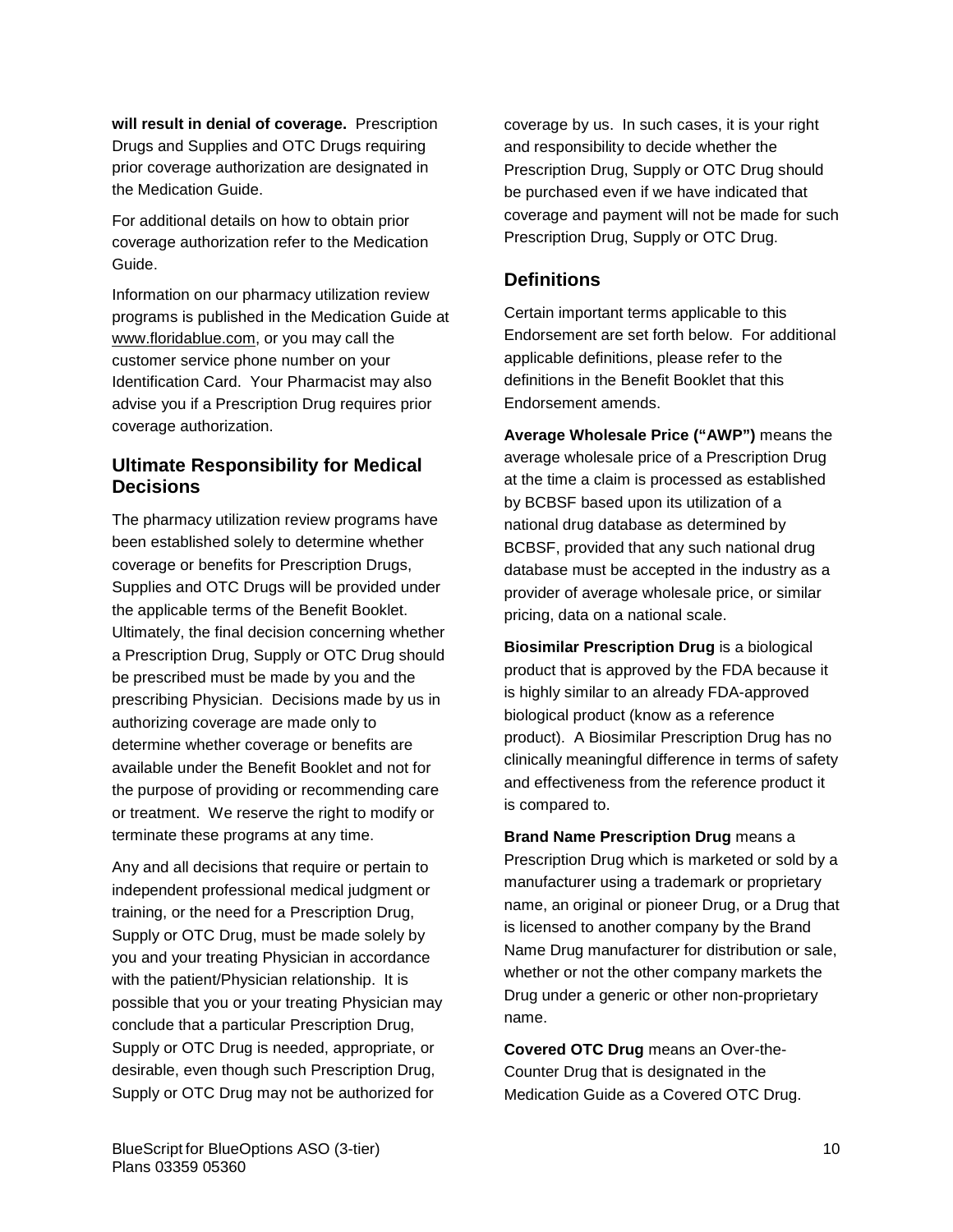**Covered Prescription Drug** means a Drug, which, under federal or state law, requires a Prescription and which is covered by this Endorsement.

**Covered Prescription Drug(s) and Supply(ies)** means Covered Prescription Drugs and Covered Prescription Supplies.

**Covered Prescription Supply(ies)** means only the following Supplies:

- 1. Prescription diaphragms as covered in the Medication Guide;
- 2. syringes and needles prescribed in conjunction with insulin, or a covered Self-Administered Injectable Prescription Drug which is covered under this Endorsement;
- 3. syringes and needles prescribed in conjunction with a Prescription Drug covered under this Endorsement;
- 4. syringes and needles which are contained in anaphylactic kits (e.g., Epi-Pen, Epi-Pen, Jr., Ana Kit); and
- 5. Prescription Supplies used in the treatment of diabetes limited to only blood glucose testing strips and tablets, lancets, blood glucose meters, and acetone test tablets.

**Day Supply** means a Maximum quantity per Prescription as defined by the Drug manufacturer's daily dosing recommendations for a 24-hour period.

**Dispensing Fee** means the fee a Pharmacy is paid for filling a Prescription in addition to payment for the Drug.

**Drug** means any medicinal substance, remedy, vaccine, biological product, drug, pharmaceutical or chemical compound that has at least one active ingredient that is FDAapproved and has a valid National Drug Code.

**FDA** means the United States Food and Drug Administration.

**Generic Prescription Drug** means a Prescription Drug containing the same active ingredients as a Brand Name Prescription Drug that either: 1) has been approved by the FDA for sale or distribution as the bioequivalent of a Brand Name Prescription Drug through an abbreviated new drug application under 21 U.S.C. 355 (j); or 2) is a Prescription Drug that is not a Brand Name Prescription Drug, is legally marketed in the United States and, in the judgment of BCBSF, is marketed and sold as a generic competitor to its Brand Name Prescription Drug equivalent. All Generic Prescription Drugs are identified by an "established name" under 21 U.S.C. 352 (e), by a generic name assigned by the United States Adopted Names Council, or by an official or nonproprietary name, and may not necessarily have the same inactive ingredients or appearance as the Brand Name Prescription Drug.

**Mail Order Copayment** means, when applicable, the amount payable to the Mail Order Pharmacy for each Covered Prescription Drug and Covered Prescription Supply as set forth in the BlueScript Pharmacy Program Schedule of Benefits.

**Mail Order Pharmacy** means the Pharmacy that has signed a Mail Services Prescription Drug Agreement with us.

**Maximum** means the amount designated in our Medication Guide as the Maximum, including but not limited to, frequency, dosage and duration of therapy.

**Medication Guide** means the guide then in effect issued by us that may designate the following categories of Prescription Drugs: Preferred Generic Prescription Drugs; Preferred Brand Name Prescription Drugs; and Non-Preferred Prescription Drugs. The Medication Guide does not list all Non-Preferred Prescription Drugs due to space limitations, but some Non-Preferred Prescription Drugs and potential alternatives are provided for your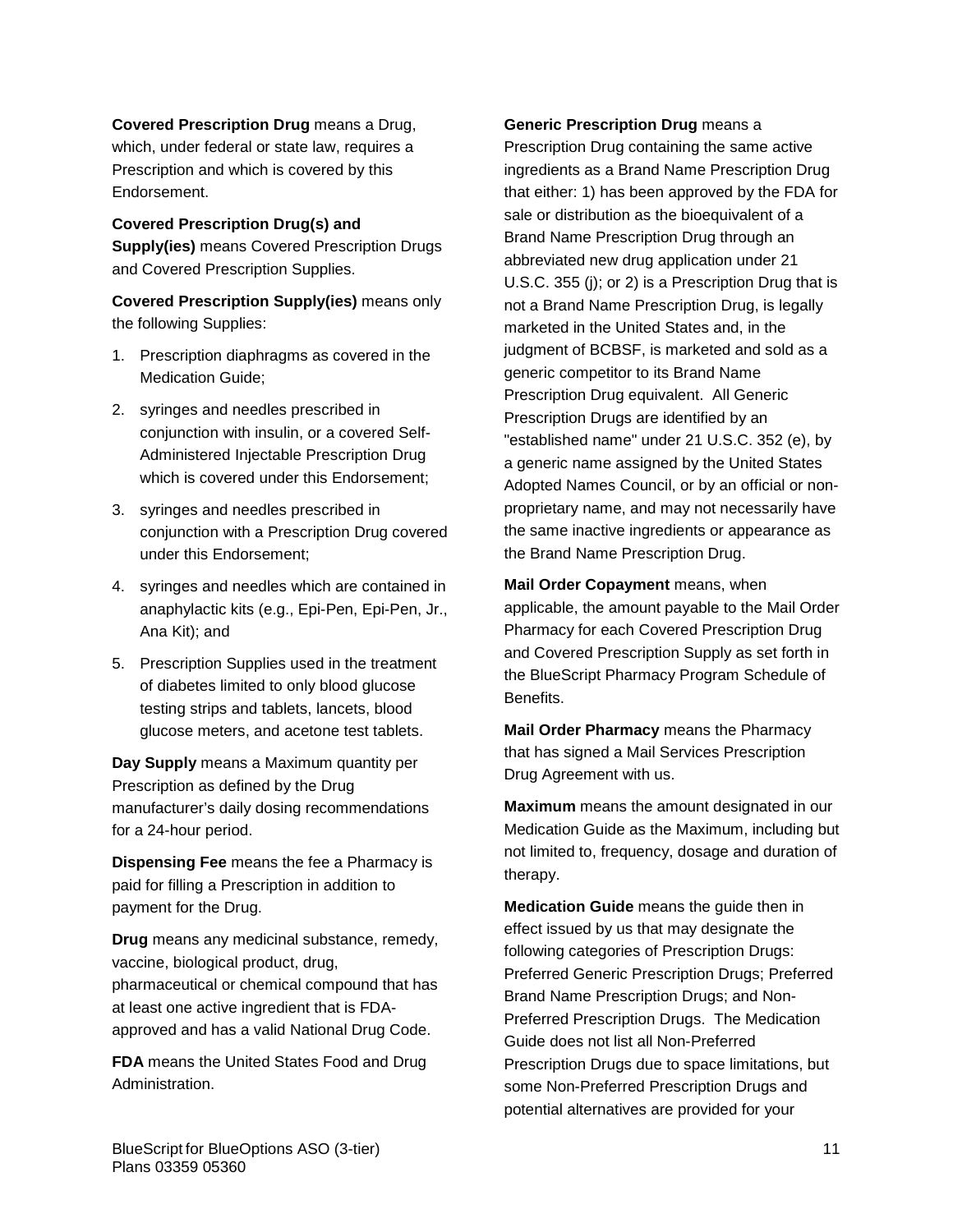information. **Note:** The Medication Guide is subject to change at any time. Please refer to our website at [www.floridablue.com](http://www.bcbsfl.com/) for the most current guide or you may call the customer service phone number on your Identification Card for current information.

**National Drug Code (NDC)** means the universal code that identifies the Drug dispensed. There are three parts of the NDC, which are as follows: the labeler code (first five digits), product code (middle four digits), and the package code (last two digits).

**National Network Pharmacy** means a Pharmacy located outside of Florida that is part of the national network of Pharmacies established by our contracting Pharmacy Benefit Manager.

**New Prescription Drug(s)** means an FDA approved Prescription Drug or a new dosage form of a previously FDA approved Prescription Drug that has not yet been reviewed by our Pharmacy and Therapeutics Committee. Coverage for all New Prescription Drugs will be delayed until a review is completed by our Pharmacy and Therapeutics Committee, resulting in a final coverage determination. The New Prescription Drug Coverage delay begins on the date the Prescription Drug, or new dosage form, is approved by the FDA and ends on the earlier of the following dates:

- 1. The date the Prescription Drug is assigned to a tier by our Pharmacy and Therapeutics Committee, or
- 2. December  $31<sup>st</sup>$  of the following Calendar Year.

**Non-Participating Pharmacy** means a Pharmacy that has not agreed to participate in our BlueScript Pharmacy Program and is not a National Network Pharmacy, Specialty Pharmacy or the Mail Order Pharmacy.

## **Non-Participating Pharmacy Allowance**

means the amount upon which payment in such situations will be based for Covered Prescription Drugs and Supplies and Covered OTC Drugs:

- 1. In the case of Generic Prescription Drugs and Supplies and OTC Drugs, the Non-Participating Pharmacy Allowance shall be approximately 33 percent of AWP plus a \$1.00 Dispensing Fee or, if the amount billed for the applicable Drug is less, the amount billed.
- 2. In the case of Brand Name Prescription Drugs and Supplies, the Non-Participating Pharmacy Allowance shall be approximately 82 percent of AWP plus a \$1.00 Dispensing Fee or, if the amount billed for the applicable Drug is less, the amount billed.

It is further provided, however, that if either: 1) a national drug database then used by BCBSF makes a "material modification" to its AWP data (as determined by BCBSF), or; 2) BCBSF elects to utilize a new national drug database, BCBSF may modify the 33 percent of AWP figure and/or the 82 percent of AWP figure set out above so that the applicable modified figure sets out a replacement percent figure that is between: 1) the percent figure calculated to approximate the applicable Non-Participating Pharmacy Allowance in effect immediately prior to the applicable AWP database change, and; 2) the 33 percent of AWP figure or the 82 percent of AWP figure, whichever is applicable.

**Non-Preferred Prescription Drug** means a compound drug or Generic Prescription Drug or Brand Name Prescription Drug that is not included on the Preferred Medication List then in effect.New Prescription Drugs are not a Non-Preferred Prescription Drug.

**One-Month Supply** means a Maximum quantity per Prescription up to a 30-Day Supply as defined by the Drug manufacturer's dosing recommendations. Certain Drugs, e.g. Specialty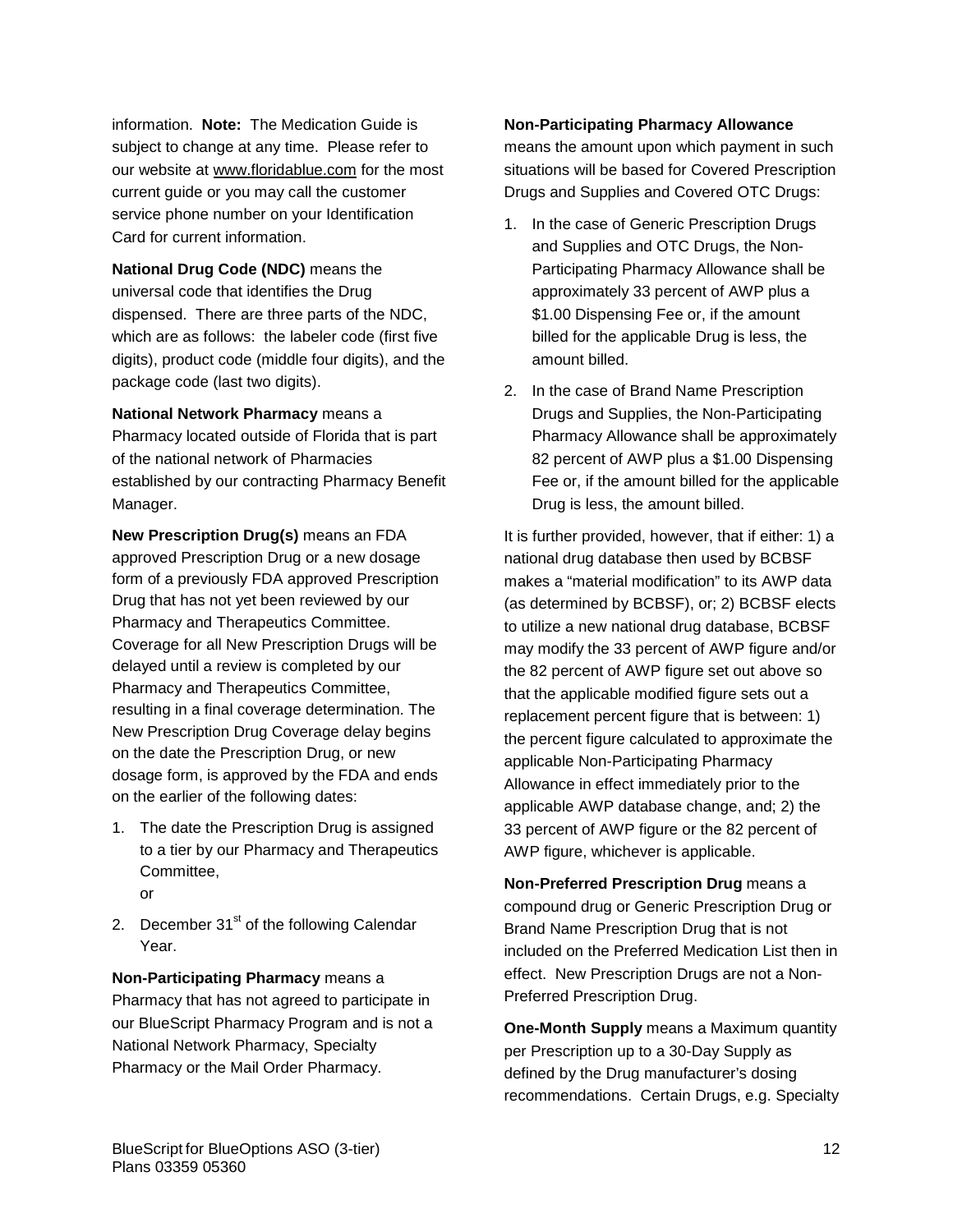Drugs, may be dispensed in lesser quantities due to manufacturer package size or course of therapy.

**Over-the-Counter (OTC) Drug** means a Drug that is safe and effective for use by the general public, as determined by the FDA, and can be obtained without a Prescription.

**Participating Pharmacy** means a Pharmacy that has signed a Participating Pharmacy Provider Agreement with us to participate in the BlueScript Pharmacy Program. National Network Pharmacies, Specialty Pharmacies and the Mail Order Pharmacy are also Participating Pharmacies.

**Participating Pharmacy Allowance** means the maximum amount allowed to be charged by a Participating Pharmacy per Prescription for a Covered Prescription Drug, Covered Prescription Supply or Covered OTC Drug under this Endorsement.

**Pharmacist** means a person properly licensed to practice the profession of Pharmacy pursuant to Chapter 465 of the *Florida Statutes*, or a similar law of another state that regulates the profession of Pharmacy.

**Pharmacy** means an establishment licensed as a Pharmacy pursuant to Chapter 465 of the *Florida Statutes,* or a similar law of another state, where a Pharmacist dispenses Prescription Drugs.

**Pharmacy Benefit Manager** means an organization that has established, and manages, a pharmacy network and other pharmacy management programs for third party payers and employers, which has entered into an arrangement with us to make such network and/or programs available to you.

**Pharmacy Deductible** means the amount of allowed charges for Covered Prescription Drugs and Supplies and Covered OTC Drugs you must actually pay per Benefit Period, in addition to

any applicable Copayment or percentage of the Participating Pharmacy Allowance or Non-Participating Pharmacy Allowance, to a Pharmacy, who is recognized for payment under this Endorsement, before our payment for Covered Prescription Drugs and Supplies and Covered OTC Drugs begins.

**Pharmacy Out-of-Pocket Maximum** means the maximum amount you will be required to pay per Benefit Period for Covered Prescription Drugs and Supplies and Covered OTC Drugs. Any benefit penalty reductions, non-covered charges or any charges in excess of the Participating Pharmacy Allowance or Non-Participating Pharmacy Allowance will not accumulate toward the pharmacy out-of-pocket maximum.

#### **Preferred Brand Name Prescription Drug**

means a Brand Name Prescription Drug that is included on the Preferred Medication List then in effect. The Preferred Medication List is contained within the Medication Guide. A Preferred Brand Name Prescription Drug on the Preferred Medication List then in effect will be reclassified as a Non-Preferred Prescription Drug on the date the FDA approves a bioequivalent Generic Prescription Drug.

**Preferred Generic Prescription Drug** means a Generic Prescription Drug on the Preferred Medication List then in effect. The Preferred Medication List is contained within the Medication Guide.

**Preferred Medication List** means a list of Preferred Prescription Drugs then in effect, which have been designated by us as preferred and for which we provide coverage and benefits, subject to the exclusions and limitations of this Endorsement. The Preferred Medication List is contained within the Medication Guide.

**Preferred Prescription Drug** means a Prescription Drug that appears on the Preferred Medication List then in effect. A Preferred Prescription Drug may be a Brand Name